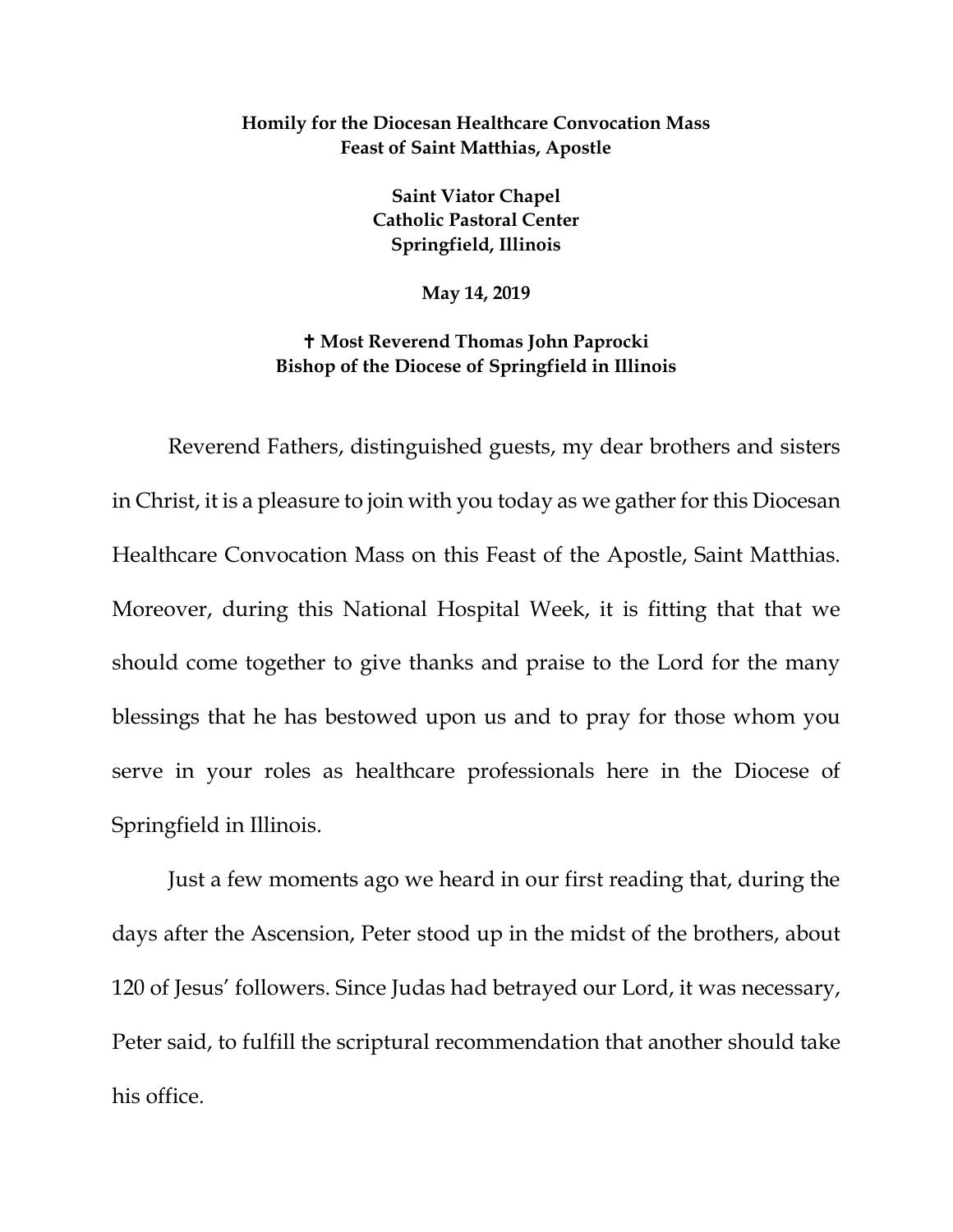So they nominated two men, one of whom was Matthias. We might ask, though: what qualified Matthias to his place among the twelve? Obviously, he was suited for apostleship by the experience of being with Jesus from His baptism to His ascension. Additionally, he must also have been suited personally, or he would not have been nominated for such a great responsibility.

Saint John Chrysostom wrote in a homily he gave on the Acts of the Apostles, that "one of these must be made a witness along with us of his resurrection. He did not say "a witness of the rest of his actions" but only a witness of the resurrection! That witness would be more believable who could declare that he who ate and drank and was crucified also rose from the dead. He needed to be a witness not of the times before or after that event, and not of the signs and wonders, but only of the resurrection itself.["1](#page-2-0)

My dear brothers and sisters in Christ, we must not lose sight of the fact that the primary qualification of Matthias was that he was a witness of our Risen Lord. Even though we have not personally seen Our Lord emerge from the tomb, we too are called to be witnesses of His Resurrection, in that Our Lord's rising from the dead is the primary reason that we follow Jesus as His disciples.